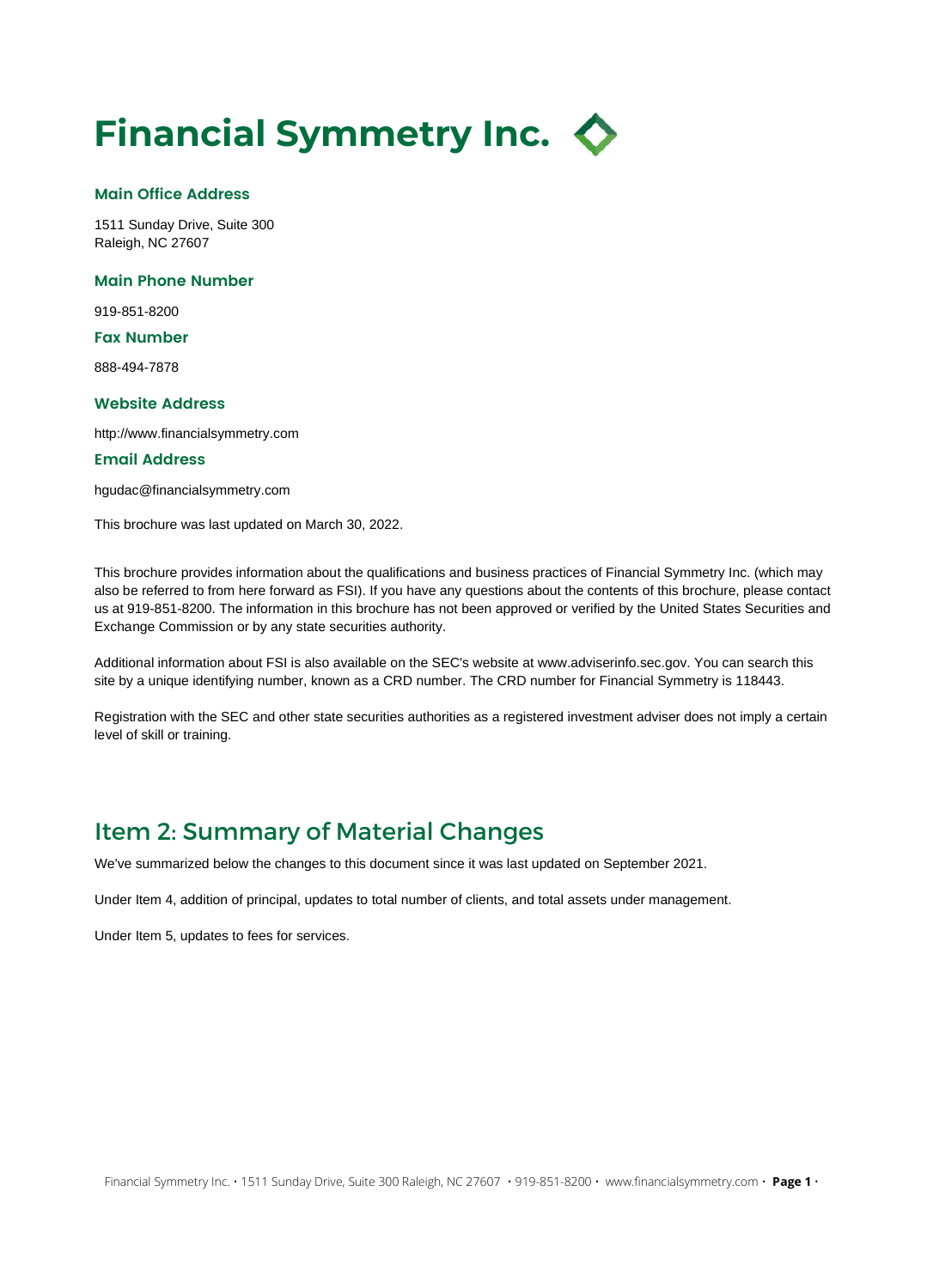### Item 3: Table of Contents

| Item 11: Code of Ethics, Participation or Interest in Client Transactions and Personal Trading  6 |  |
|---------------------------------------------------------------------------------------------------|--|
|                                                                                                   |  |
|                                                                                                   |  |
|                                                                                                   |  |
|                                                                                                   |  |
|                                                                                                   |  |
|                                                                                                   |  |
|                                                                                                   |  |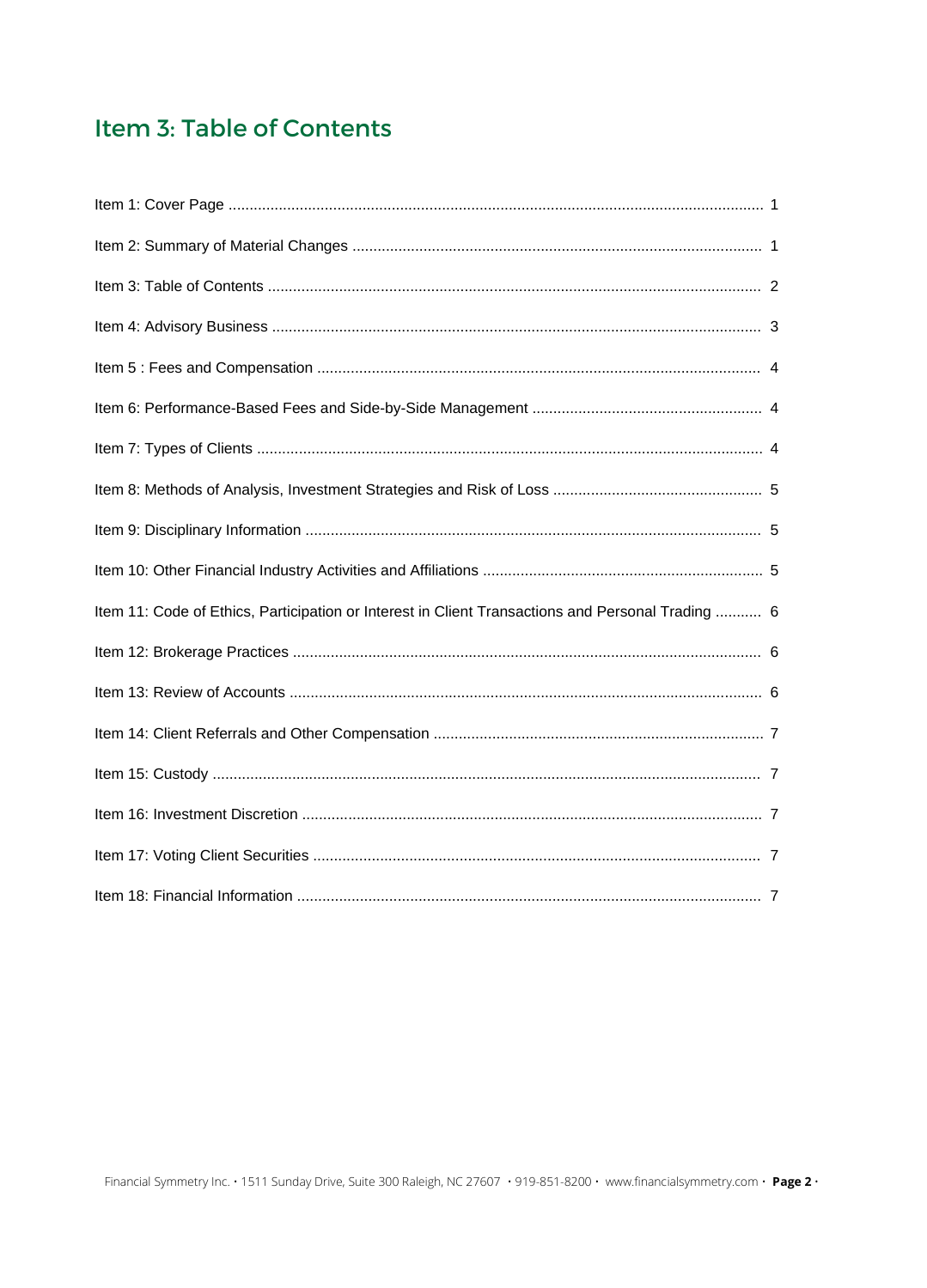### Item 4: Advisory Business

#### Our Firm's History

Financial Symmetry Inc. was formed in 2001 with the goal of providing FSI's clients with objective financial advice. Since then, we've added additional advisors and now have ten partners who are dedicated to the fiduciary principle that the client's best interest should remain paramount at all times.

#### Our Principal Owners

The owners of FSI are Bill Ramsay, Chad Smith, Allison Berger, Will Holt, Mike Eklund, Heather Gudac, Cameron Hendricks, Grace Kvantas, Grayson Blazek, and Haley Modlin. All major decisions of a strategic and administrative nature for the firm are undertaken by FSI's Executive Team, which consists of our ten owners.

#### Amount of Assets Under Advisement

As of March 30, 2022, FSI provided advice and management on approximately \$812,000,000 of financial assets for 646 family groups, which includes 299 with approximately \$431,000,000 on a non-discretionary basis, and 347 with approximately \$381,000,000 on a discretionary basis.

#### Advisory Programs (Types of Services) Offered

FSI offers different service levels for our clients:



Financial Planning - We begin most of our client relationships with a Financial Planning arrangement. This planning engagement will include one or more of the following areas: Goal Planning, Cash Flow Planning, Debt Management, Risk Management, Tax Planning, and Estate Planning. The Financial Planning Services are generally delivered upon client engagement for such services, with planning issues prioritized and then addressed, either all at one time or over the course of several meetings.



Wealth Management - Our continuous advice relationship takes in to account your entire financial situation to help you reach your goals. With this service, we offer annual financial plan updates, cash flow management, tax planning, tax return reviews, continuous investment management, using a coordinated strategy encompassing, and estate reviews.

Since your financial situation is dynamic, additional services can be added as needed:

- Tax return preparation\*
- College planning
- Social security analysis
- Medicare analysis
- Insurance analysis
- Employee benefit analysis
- Debt management advice
- Financial coaching on other financial matters



\*Tax Returns (additional cost) We complete tax returns for a number of our wealth management clients. Please discuss with your financial advisor for an estimated cost for your personal situation.

Emerging Wealth - For clients beginning their wealth journey who do not yet need the full suite of services included in Wealth Management. Clients are automatically upgraded to Wealth Management if managed portfolio fees rise above the then current minimum annual fee for Wealth Management.

Service includes:

- Initial one hour consultation to establish long term strategy
- Establish appropriate asset allocation range and investment strategy
- Disciplined management of your investment portfolio



Small Business 401(k) Advice - With this service, we serve as a Limited-Scope 3(21) Fiduciary Investment Advisor for corporate 401(k) plans. We do not have discretion over plan assets and solely provide counsel and guidance to the Plan, while maintaining a fiduciary standard-of-care. Under this service agreement, Financial Symmetry researches, evaluates and recommends plan investment choices and may provide education materials to participants as well as participant consultations if requested at our hourly rate. For the 3(21) advisor service we charge hourly with current rates ranging from \$40–\$300 per hour.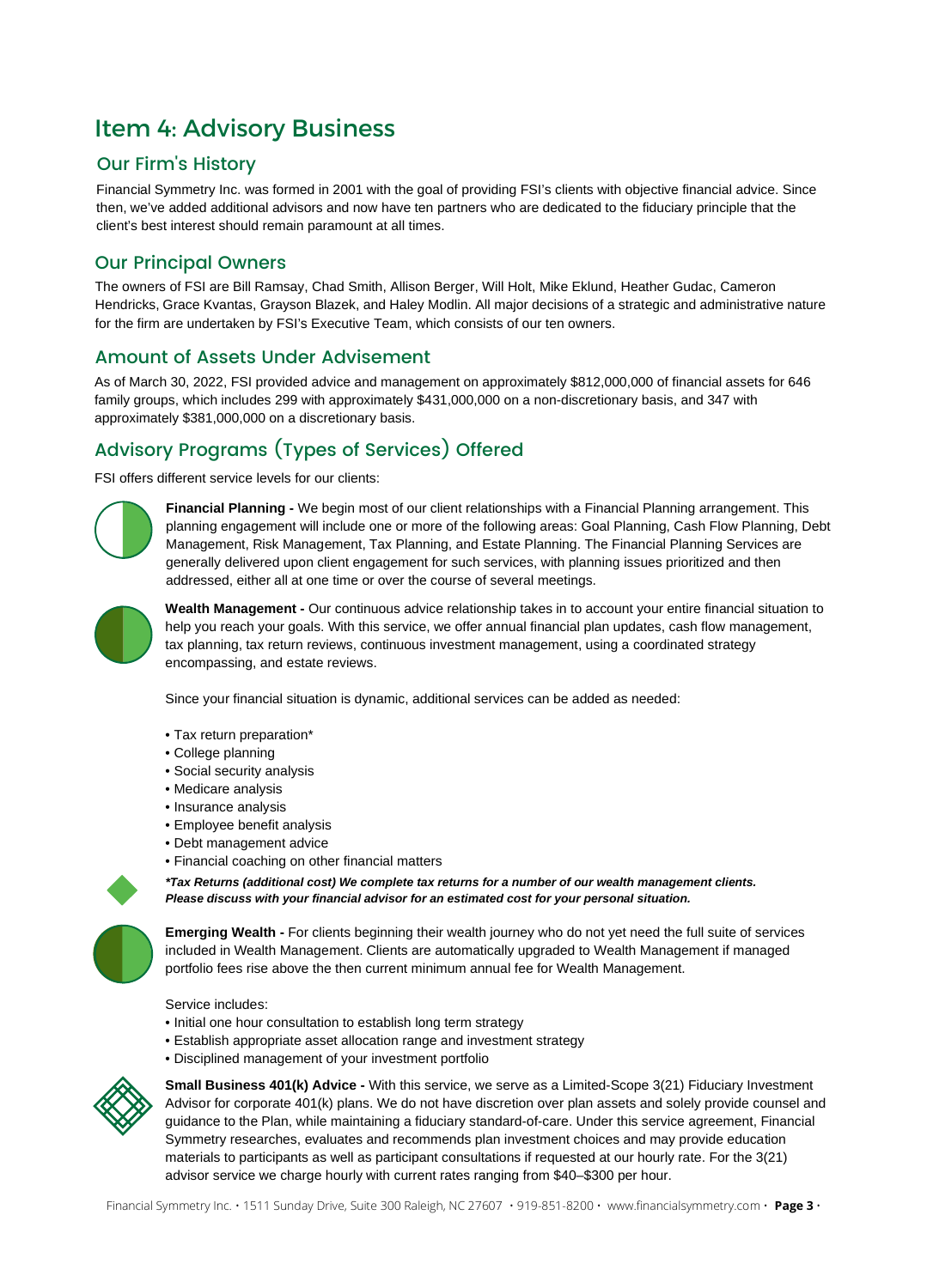### Item 5: Fees and Compensation



Financial Planning - Our typical plan cost is between \$1,000–\$4,000 but may be higher depending on level of complexity. In most cases it is conducted on an hourly basis. Our current hourly rates range from \$40-\$300/hour.

Wealth Management - Our fees are calculated as a percent of your portfolio assets according to the following table, with a minimum annual fee of \$3,000. Fees are billed quarterly in arrears based on the end of quarter value and are prorated for partial quarters.

| <b>From</b>    | <b>To</b>      | <b>Annual Rate</b> |
|----------------|----------------|--------------------|
| \$0.00         | \$1,000,000.00 | 0.85%              |
| \$1,000,000.00 | \$2,000,000.00 | 0.70%              |
| \$2,000,000.00 | \$3,000,000.00 | 0.55%              |
| \$3,000,000.00 | and up         | 0.40%              |



Emerging Wealth - Our fees are calculated as a percent of your portfolio assets, starting at 0.85% with no minimum fee. Fees are billed quarterly in arrears based on the end of quarter value and are prorated for partial quarters. Once assets reach the minimum fee level of Wealth Management, your engagement with us will upgrade to Wealth Management.

\*Fees may be deducted from clients' accounts where appropriate and applicable, and/or paid by personal check by the client following receipt of an invoice.

\*\*Fees based on the above tiered table are cumalative. Ex. \$2,000,000 would be billed at 0.85% for the first \$1,000,000 and 0.70% for the next \$1,000,000

Some clients are under legacy rates different than the current fee schedule. In unusual circumstances, fees are negotiable.

All fees paid to FSI are separate and distinct from the fees and expenses charged by mutual funds to their shareholders. Mutual fund expenses are generally described in each fund's prospectus. These expenses will generally include a management fee, other fund expenses, and possibly a distribution fee.

Clients may incur transaction fees in connection with trading of mutual fund, ETF, individual stock and bonds, which are charged by the custodian (brokerage firm holding the client's assets for safekeeping). Mutual fund and exchange traded funds (ETFs) transaction fees charged by our recommended custodian, PERSHING, LLC, generally vary from \$5 to \$25 for each purchase and sale transaction. Transaction fees from other custodians will vary and could be higher or lower. The transaction costs for stock and bond trades vary. For a discussion of our practice in recommending brokers (custodians) to our clients and negotiating brokerage fees on their behalf, please see Item 12.

## Item 6: Performance-Based Fees and Side-by-Side

#### Management

Item 6 is inapplicable to FSI. FSI does not accept performance-based fees, nor manage accounts which impose performance-based fees, nor does FSI manage hedge funds.

### Item 7: Types of Clients

Financial Planning - Our typical financial planning client has one or more immediate financial questions pertaining (but not limited) to retirement, a new home purchase, the birth of a child, a new car purchase, tax savings, amounts they should be saving and/or spending, investment portfolio, college savings, insurance, and estate planning. Clients with more complicated situations typically begin with this service level and then move on to our Wealth Management service.

Financial Symmetry Inc. • 1511 Sunday Drive, Suite 300 Raleigh, NC 27607 • 919-851-8200 • www.financialsymmetry.com • Page 4 •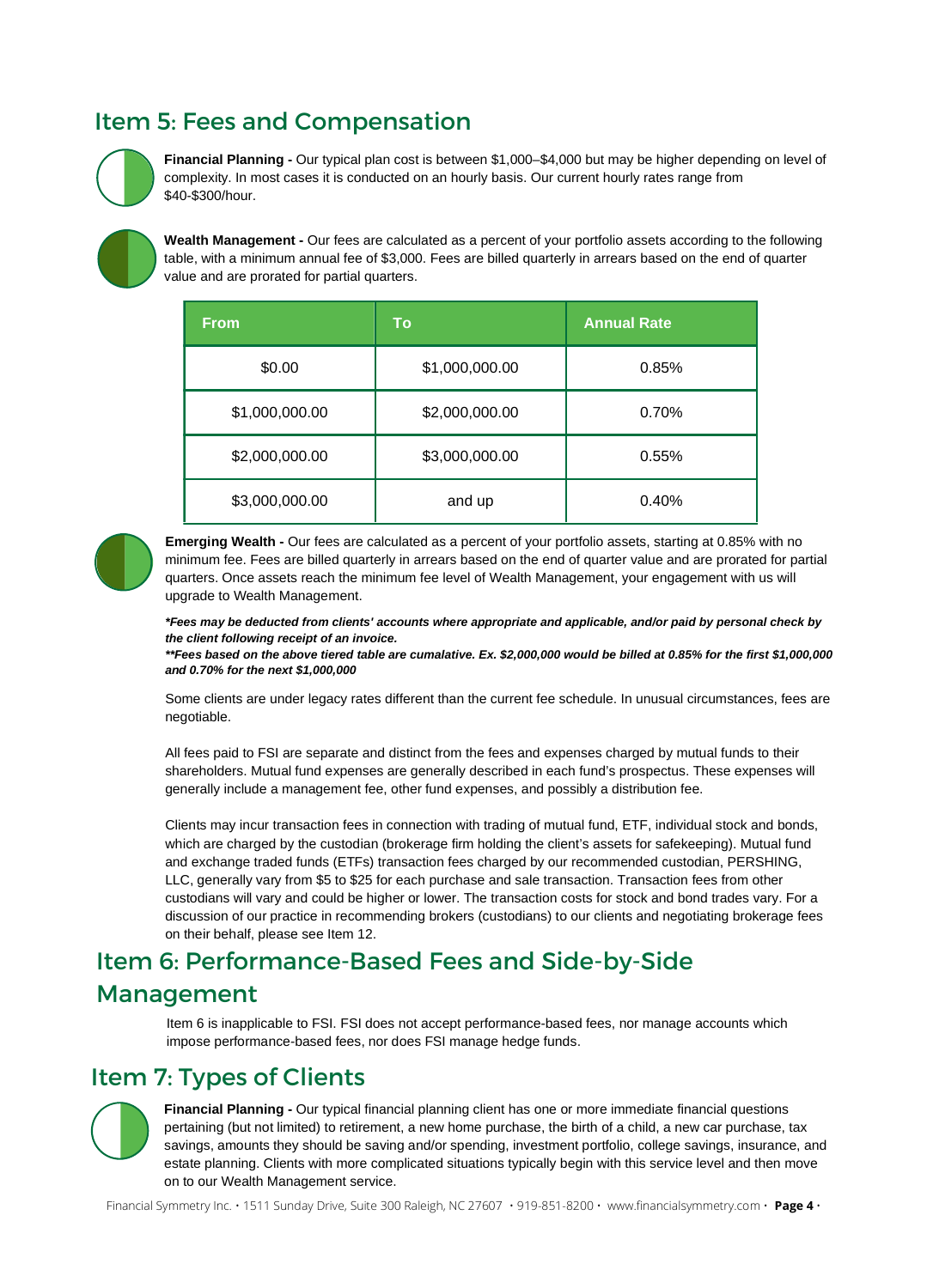

Wealth Management - Clients using our Wealth Management service are trying to balance their growing investment accounts with the many complexities that come with this situation. They may have been building wealth their entire career or just received an inheritance. This abundance of resources often brings up questions regarding tax efficiency, estate taxes, legacy planning, withdrawal strategies, and cash flow management. These clients are made up of a diverse mix of income earners and age groups. They are looking for ways to evaluate their investment needs, develop and implement optimal investment strategies, become aware of anything they may be missing, and cope with the ever-growing complexities of the financial markets.



Emerging Wealth - Our Emerging Wealth clients are often in the early stages of building their investment portfolio and likely to reach minimum fee for Wealth Management within five years.

### Item 8: Methods of Analysis, Investment Strategies, and Risk of Loss

FSI's investment committee meets monthly to discuss our Long-Term Investment Outlook and decide what criteria to use when reviewing each client's investments. FSI's investment team commits considerable research time to uncover what we feel are broad mis-pricings in the markets that can be exploited to the benefit of our clients. There are two categories that are used:

Broad – this determines where FSI would like to be positioned at a given time within each of our client's asset allocation ranges.

Specific – FSI typically will have at least a couple of themes within each asset class that we seek to take advantage of. Examples include determining the specific percentage breakdown between US and Foreign holdings, or the concentration of long-term bonds vs. short-term bonds. We regularly review these themes in light of market conditions as we do not believe that we should be rigid in our thinking – no investment is a great investment at any price.

These recommendations are then applied to each client's portfolio on an ongoing basis. Upon using our wealth management service model, each client will have ranges for their asset classes that are derived from the client's risk capacity and risk tolerance. Each client's risk preferences are a combination of the amount of their investment assets, future expected cash flows, and discussions with their FSI Advisor.

Mutual funds and exchange traded funds (ETFs) are the primary investment vehicle FSI recommends to clients.

Studies of asset class performance strongly suggest that stocks that are: (a) valued lower than their peers using certain valuation methods; (b) smaller in size; and (c) have higher profitability than their peers generally have had superior rates of return potential. Accordingly, FSI tilts the equity weighting of its portfolios toward these factors.

Based on the client situation FSI typically recommends mutual funds issued by Dimensional Fund Advisors ("DFA"), which specialize in identifying and exploiting factors like the three stock factors mentioned above in a tax and cost efficient way. DFA funds are generally only available through selected registered investment advisers. Therefore, upon the termination of FSI's services to a client, restrictions regarding transferability and/or additional purchases of, or reallocation among DFA funds may apply.

There are times when FSI will use investments other than mutual funds and ETFs, particularly for cash alternatives, and when someone holds investments that would incur significant taxes and/or fees (i.e. an annuity) if they were sold.

Investing in securities involve the risk of loss which FSI's clients should be prepared to bear. FSI's investment recommendations seek to limit risk through diversification and proprietary risk/return modeling.

### Item 9: Disciplinary Information

FSI has no legal or disciplinary events to disclose under the guidelines for such disclosure promulgated by the U.S. Securities and Exchange Commission.

### Item 10: Other Financial Industry Activities and Affiliations

No employee of FSI has financial industry activities or affiliations that would create a material conflict of interest.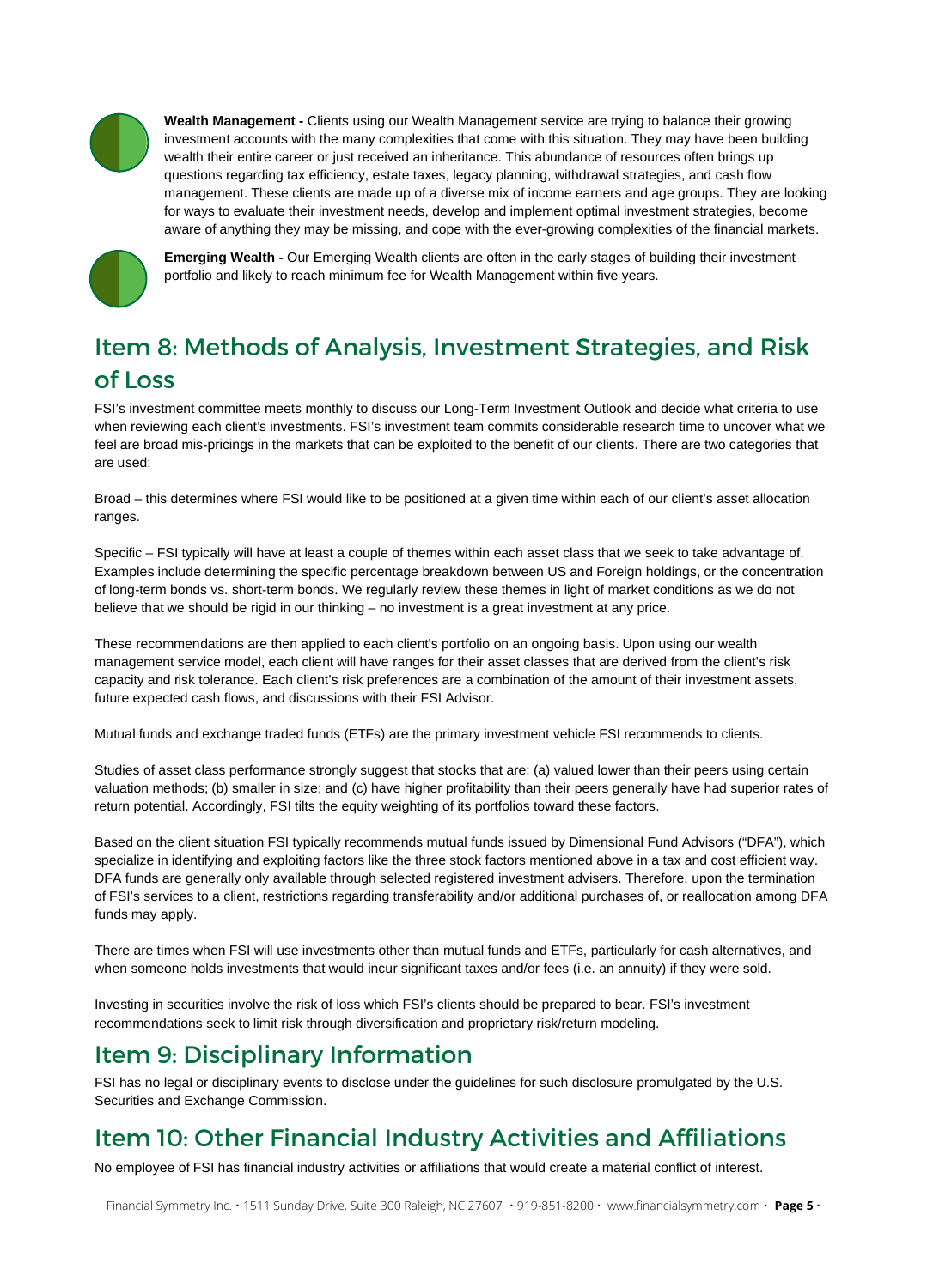### Item 11: Code of Ethics, Participation, or Interest in Client Transactions and Personal Trading

FSI's fiduciary duty compels all employees to act with the utmost integrity in all of our dealings and to minimize and/or avoid any actual or perceived conflict with our clients. The interests of our clients will always be placed ahead of the firm's or any employee's own investment interests. Employees are expected to not divulge information regarding client securities holdings to any individual outside of the firm except as necessary to maintain or service a client's account or if requested by the client. Any new employees must acknowledge they have read and understand and agree to comply with the FSI compliance policy manual.

#### Personal Trading Policy

Employees are expected to purchase or sell a security (not including mutual funds or Government obligations) for their personal accounts only after trading of that same security has been completed in client accounts. Employees are required to report non-exempt securities transactions and holdings for all accounts in which the employee has a direct or indirect beneficial ownership interest. FSI keeps reports for all personal transactions in non-exempt securities made by employees and/or copies of brokerage confirmations and statements. FSI typically verifies all trades executed within 48 hours of the trade date. Trade execution and trade verification are separate processes, and involve different team members.

Employees are encouraged to conduct their personal transactions within the following types of securities:

- 1. Shares of open-end mutual funds and ETFs
- 2. Shares of any money market fund;
- 3. Direct obligations of the United States Government

4. Money market instruments, including bankers' acceptances, bank certificates of deposit, commercial paper, repurchase agreements and other high quality short-term debt.

#### Item 12: Brokerage Practices

For general brokerage accounts, we suggest that clients hold their assets at Pershing, LLC. They have interfaces that allow us to get automated data feeds for our reporting and allow us to execute transactions through their website. Pershing, LLC provides regular account statements to each account holder. We encourage our clients to carefully review the account statements they receive from the qualified custodian, and to compare those statements to the portfolio statements our firm provides. We will also recommend that clients hold assets directly with certain other account providers including but not limited to The Capital Group which sponsors the CollegeAmerica 529 plans, insurance companies like TIAA-CREF for certain retirement accounts and Transamerica for certain low cost annuities We regularly review the relationships between clients, custodians and the Company, striving to achieve the best balance between cost, convenience, service and flexibility. We recommend changing custodians when we feel it is appropriate. Participation in the custodians programs also provides access to certain mutual funds which generally require significantly higher minimum initial investments or are generally available only to institutional investors.

#### Item 13: Review of Accounts



Account reviews are conducted regularly in response to various changes to clients' situations, such as:

- 1. Substantial deviation from stock allocation targets, which can be caused by
	- Withdrawals or deposits.
	- Change in FSI's Investment outlook or global allocation model
	- Market changes
	- Change in preferred security's status
	- Change in client's risk capacity and/or tolerance
- Change in client's personal situation such as 2.
	- Change in financial goals
	- Change in employment
	- Significant life event such as marriage, divorce, death or inheritance

Account reviews are also conducted at anytime upon request by client.

Client portfolio reviews will be conducted by FSI's Portfolio Management team, which consists of CFP(R) professionals and FSI portfolio managers at least annually if the above conditions have not been triggered in the prior twelve months.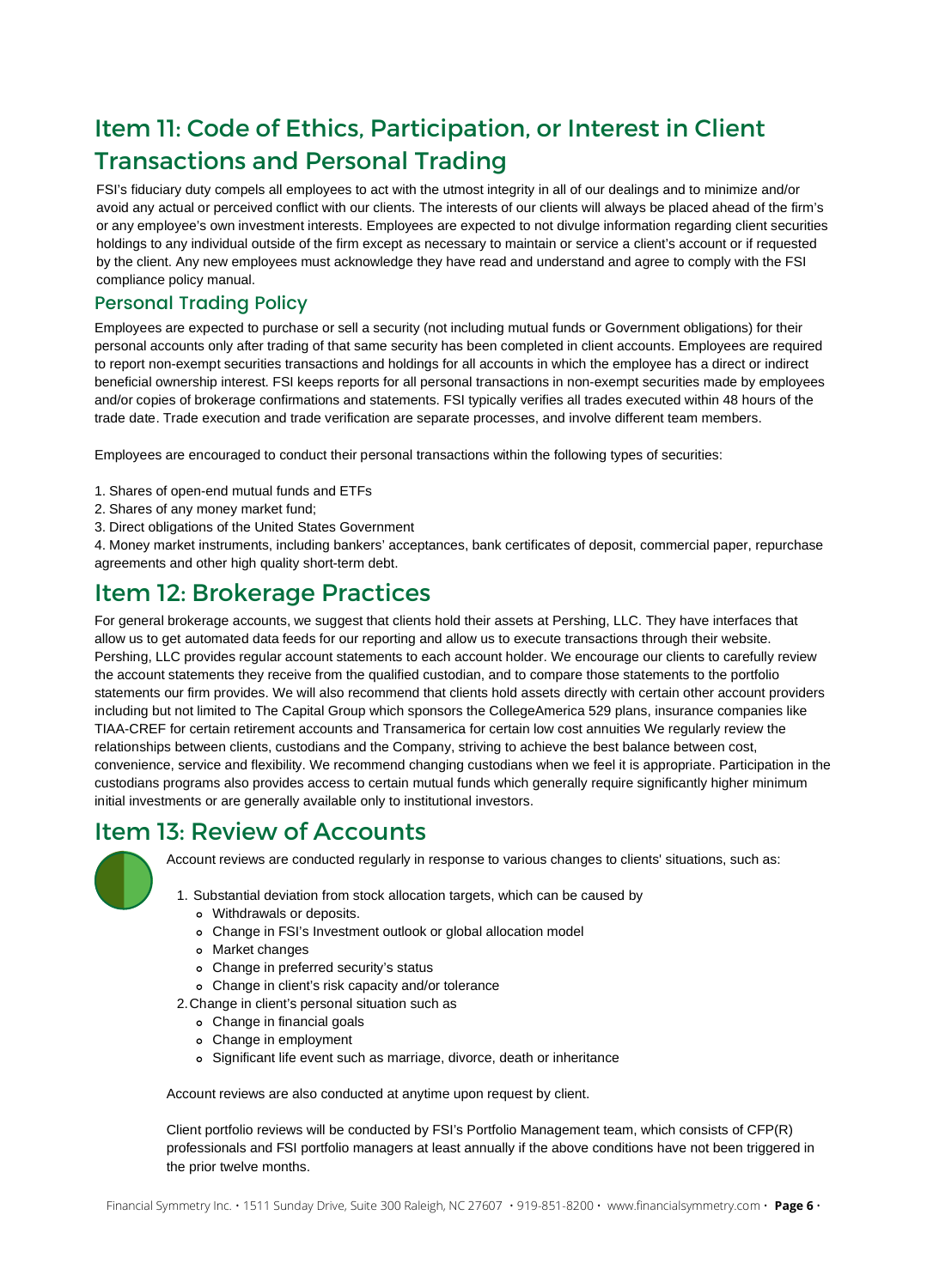FSI provides summaries and details of a client's portfolio on our online Client Center. Clients may also choose to receive paper or electronic summary reports on an adhoc or scheduled basis.

#### Item 14: Client Referrals and Other Compensation

FSI has a referral arrangement with Wealthramp which provides for Weatlhramp to receive a percentage of revenue received by FSI for clients referred to FSI by Wealthramp. Clients referred by Wealthramp pay FSI the same fee rates as clients not referred by Wealthramp.

FSI team members will occasionally attend conferences paid for by mutual fund houses to further their understanding of the research process behind the operation. These occasions give FSI the opportunity to investigate the business of the specific fund family and also gain insight to investment styles of individual managers. This is done infrequently to minimize conflicts of interest.

#### Item 15: Custody

FSI engages in practices on behalf of it's clients that require disclosure at the Custody section of Part 1 of Form ADV. Because of this, FSI will be subject to a surprise independent third party CPA audit annually.

FSI does not have the authority to execute withdrawals or transfers without client's prior consent nor change beneficiary designations or ownership on account(s) without client's written consent and signed agreement. FSI shall provide accounting for all transactions performed if client requests or if an authorized personal representative or fiduciary acting on client's behalf makes such a request. The client may revoke this agreement at any time by providing written notice to FSI.

With a client's consent, FSI may be provided with the authority to seek deduction of FSI's fees from a client's accounts; this process generally is more efficient for both the client and the investment adviser.

#### Item 16: Investment Discretion

FSI manages client portfolios on either discretionary or non-discretionary basis as chosen by clients. While most clients choose discretionary management, there are limited cases where FSI will make discretionary changes for nondiscretionary agreements such as sales to cover checks written by clients, for management fees due and electronic debits submitted. All portfolios under our Emerging Wealth service are managed on a discretionary basis.

### Item 17: Voting Client Securities

As a matter of firm policy and practice, FSI does not accept authority to vote proxies on behalf of clients.

### Item 18: Financial Information

FSI does not solicit the prepayment of client fees. Additionally, FSI has never been the subject of a bankruptcy proceeding.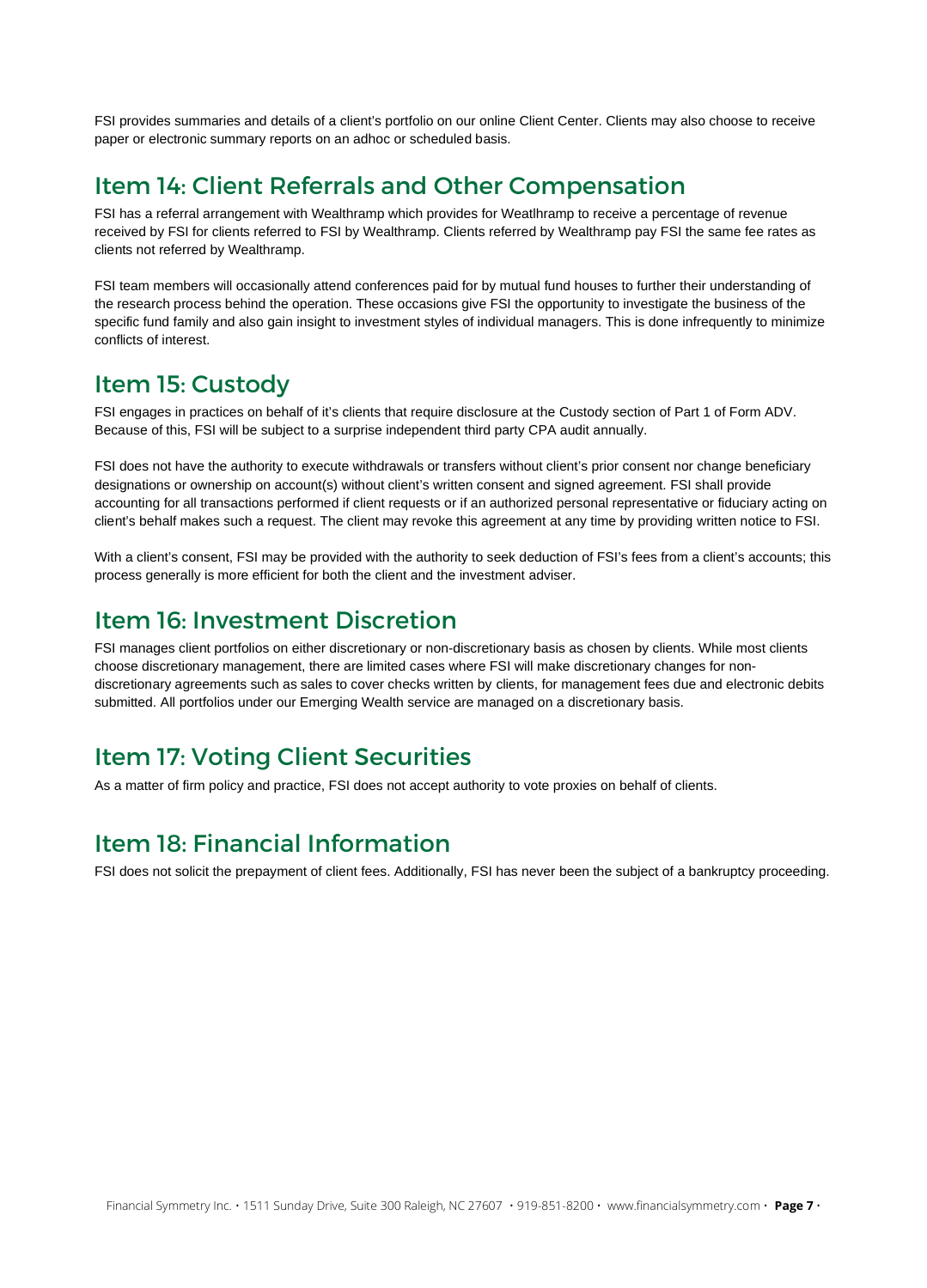

CFP® is the highest standard in the industry for financial planning credentials. CFP® certification requires meeting rigorous professional standards including:

- completion of a CFP® Board Certified education program
- passing a comprehensive examination
- fulfilling three years of full-time industry relevant work experience
- complying with the CFP® Board Code of **Ethics**
- ongoing, yearly continuing education

# Bill Ramsay, CFP®

## Founder and President

#### **CONTACT**

ABOUT ME 919-851-8200 x 204  $\circledcirc$  bramsay@financialsymmetry.com **ED** www.financialsymmetry.com

Bill has been providing financial services since 1985 and earned his CFP® certification in 1998. Continuous improvement and commitment to quality are among his core beliefs. These values are reflected in the growth of Financial Symmetry and the loyalty of clients and staff.

Bill is often interviewed for industry publications such as Financial Planning, Inside Information, Journal of Financial Planning and Investment Advisor.

He is a frequent guest for The Triangle Business Journal's annual financial roundtable discussions. Bill has also been interviewed for national financial publications like The Wall Street Journal and Barron's as well as general news publications such as Newsweek and the Raleigh News and Observer.

#### EDUCATIONAL BACKGROUND AND BUSINESS EXPERIENCE

- Graduated from the North Carolina School of Science and Mathematics | 1984
- Attended University of North Carolina- Chapel Hill
- Completed CERTIFIED FINANCIAL PLANNER™ certification | 1997
- NASD Registered Representative | July 1985 June 2006
- Licensed Life and Health insurance agent (North Carolina) | 1990 2006
- Principal Financial Balance Corp | June 1996 August 2001
- Principal FSI | Since 2001

Date of birth: October 29, 1966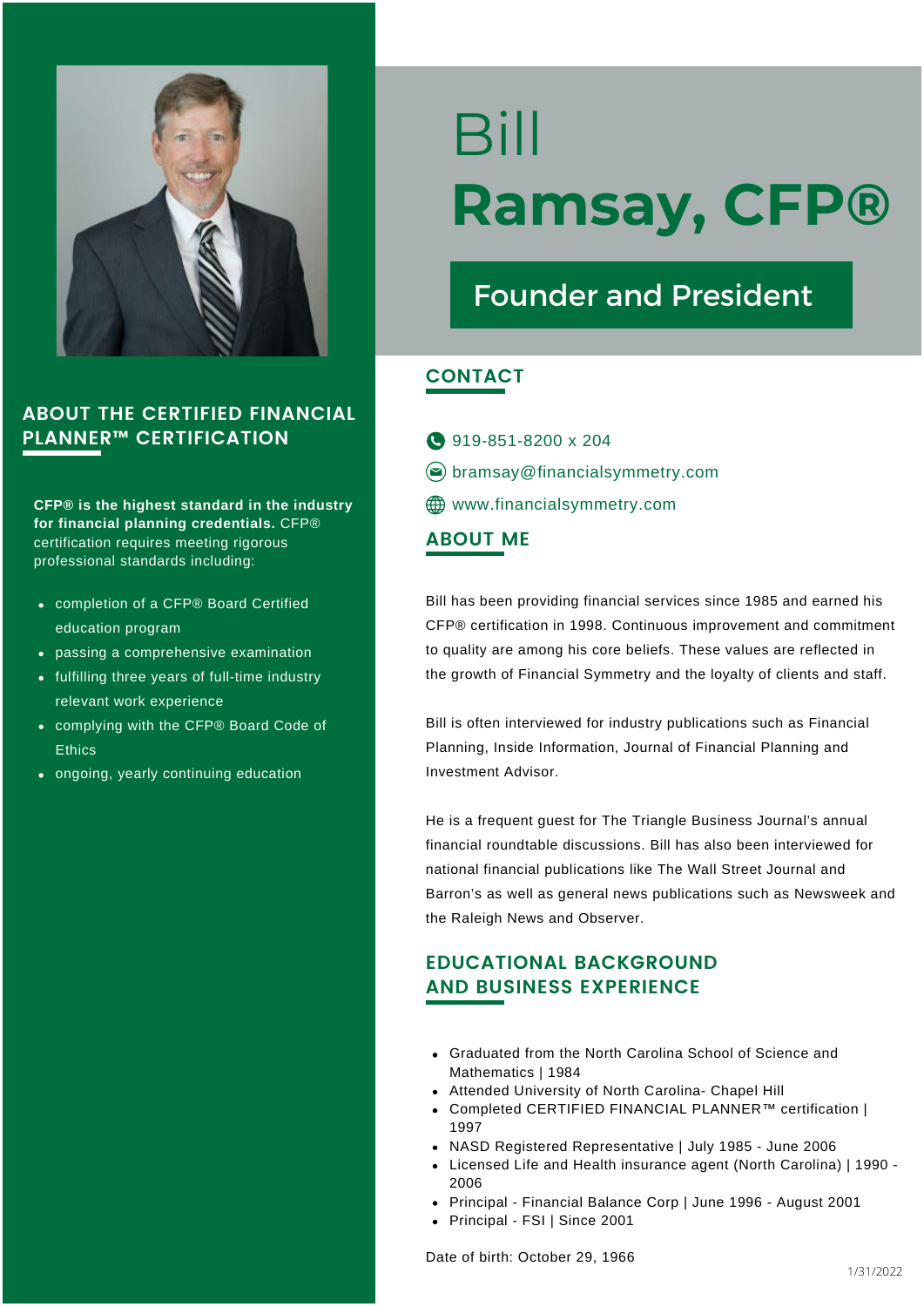

CFP® is the highest standard in the industry for financial planning credentials. CFP® certification requires meeting rigorous professional standards including:

- completion of a CFP® Board Certified education program
- passing a comprehensive examination
- fulfilling three years of full-time industry relevant work experience
- complying with the CFP® Board Code of **Ethics**
- ongoing, yearly continuing education

# Chad Smith, CFP®

## Partner and Primary Advisor

#### CONTACT

919-851-8200 x 202  $\circledcirc$  csmith@financialsymmetry.com **ED** www.financialsymmetry.com

#### ABOUT ME

With decades of experience, Chad serves clients that are close to retirement to find the unique tax savings strategies available to them. He also specializes in helping busy professionals and executives of technology companies make the best decisions with their stock compensation programs. With his degree in Finance from NC State and the CFP® designation, he aspires to employ a fiduciary approach by putting his client's interest first while finding the best solutions for their specific situation.

Chad enjoys serving in with several different programs in downtown Raleigh as well as teaching in the financial stewardship program at Hope Community Church. He is an active member of NAPFA, the Financial Planning Association and FPA's NexGen. He has been quoted and appeared on WSJ.com, Bloomberg.com, Businessweek.com, MSN.com, Financial Planning Magazine, Triangle Business Journal, and Investment News.

#### EDUCATIONAL BACKGROUND AND BUSINESS EXPERIENCE

- BS Business Management, North Carolina State University
- Completed CERTIFIED FINANCIAL PLANNER™ certification | May 2006
- Completed the College for Financial Planning CFP® Certification Professional Education Program | April 2005
- Employed with Financial Balance | February 2000 August 2001
- Employed with FSI since August 2001
- Principal with FSI since 2006

Date of birth: July 31, 1978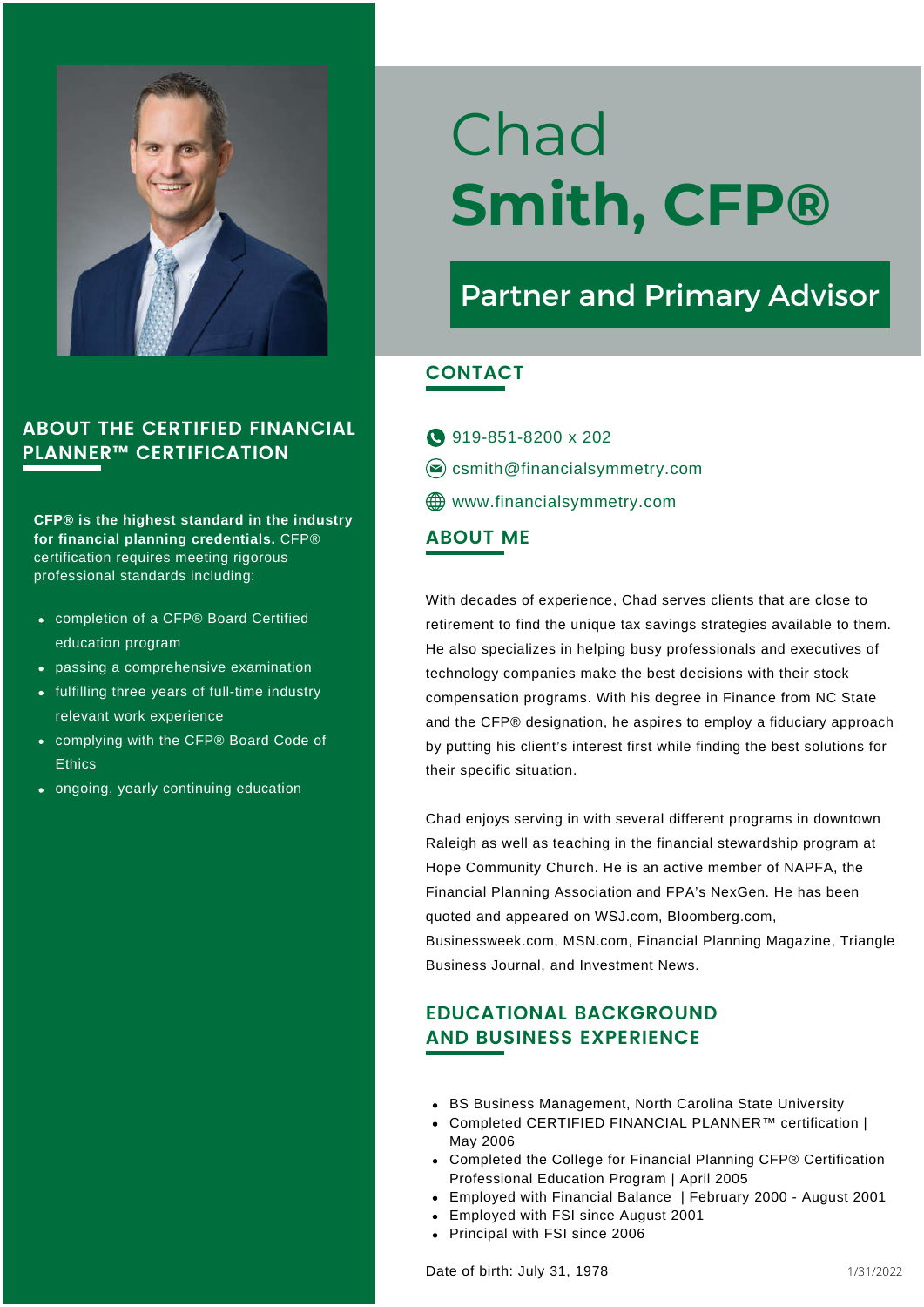

CFP® is the highest standard in the industry for financial planning credentials. CFP® certification requires meeting rigorous professional standards including: ABOUT ME

- completion of a CFP® Board Certified education program
- passing a comprehensive examination
- fulfilling three years of full-time industry relevant work experience
- complying with the CFP® Board Code of **Ethics**
- ongoing, yearly continuing education

# Allison Berger, CFP®

## Partner and Primary Advisor

#### **CONTACT**

- **919-851-8200 x 201**
- $\circledcirc$  aberger@financialsymmetry.com
- **ED** www.financialsymmetry.com

After completing her degree at NCSU, Allison worked in an assisting advisory position while studying through the CFP® coursework. She enjoys building personalized strategies to meet the unique needs of each client and providing guidance through the changes that life brings.

In addition to working with clients, Allison is also passionate about financial education, volunteering with NAPFA's "Your Money Bus" campaign and speaking to local college students about the benefits of investing early and often. Allison is an active member of NAPFA, the Financial Planning Association and FPA's Nexgen, and she has been quoted in Investment News.

#### EDUCATIONAL BACKGROUND AND BUSINESS EXPERIENCE

- BS Business Management, North Carolina State University
- Completed CERTIFIED FINANCIAL PLANNER™ certification | August 2007
- Completed the NC State University CFP® Certification Professional Education Program | November 2006
- Employed with FSI since January 2005
- Principal with FSI since 2008

Date of birth: May 5, 1982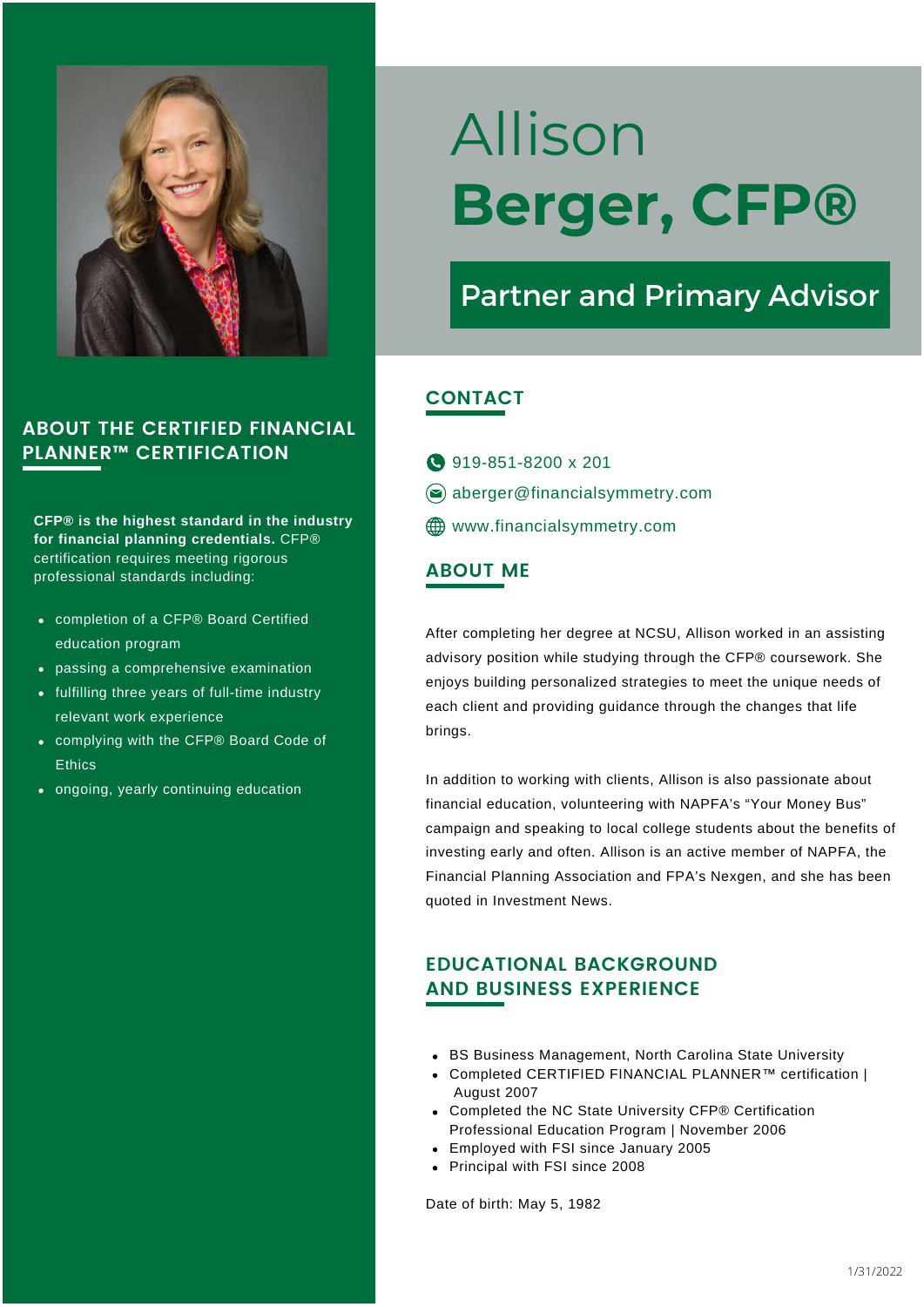

CFP® is the highest standard in the industry for financial planning credentials. CFP® certification requires meeting rigorous professional standards including:

- completion of a CFP® Board Certified education program
- passing a comprehensive examination
- fulfilling three years of full-time industry relevant work experience
- complying with the CFP® Board Code of Ethics
- ongoing, yearly continuing education

#### ABOUT THE CERTIFIED PUBLIC ACCOUNTANT CERTIFICATION

A CPA is an accountant licensed by a state board to engage in public accounting. The CPA certification is the only licensed qualification in accounting.

- Each candidate for certification must complete 150 hours of college-level course work and have gained a bachelor's degree with a concentration in accounting.
- A CPA candidate must pass the Uniform CPA Examination and fulfill certain work experience requirements.
- After gaining certification, a CPA is required to take continuing professional education courses to keep current on developments in the field.

# Will Holt, CFP®, CPA

## Partner and Primary Advisor

#### **CONTACT**

919-851-8200 x 203 wholt@financialsymmetry.com **ED** www.financialsymmetry.com

#### ABOUT ME

Prior to joining Financial Symmetry, Will worked for over a decade with small business owners and individuals as their trusted adviser for financial and tax matters. As a partner in a local CPA firm, he gained valuable experience in the all important tax segment of the financial industry that has provided a springboard for his role as a financial planner.

By joining Financial Symmetry from the field of public accounting, Will believes he is uniquely positioned to assist clients with complexities in the area of taxation. Since coming on board with Financial Symmetry in October 2006, Will has added to his expertise by gaining the CFP® certification in August 2009. He also became a partner with the firm in the same year.

#### EDUCATIONAL BACKGROUND AND BUSINESS EXPERIENCE

- BS Accounting, North Carolina State University
- Completed CERTIFIED FINANCIAL PLANNER™ certification | August 2009
- Completed Certified Public Accountant Certification | February 1998
- Employed with Financial Symmetry since October 2006
- Principal with FSI since 2009

Date of birth: August 29, 1967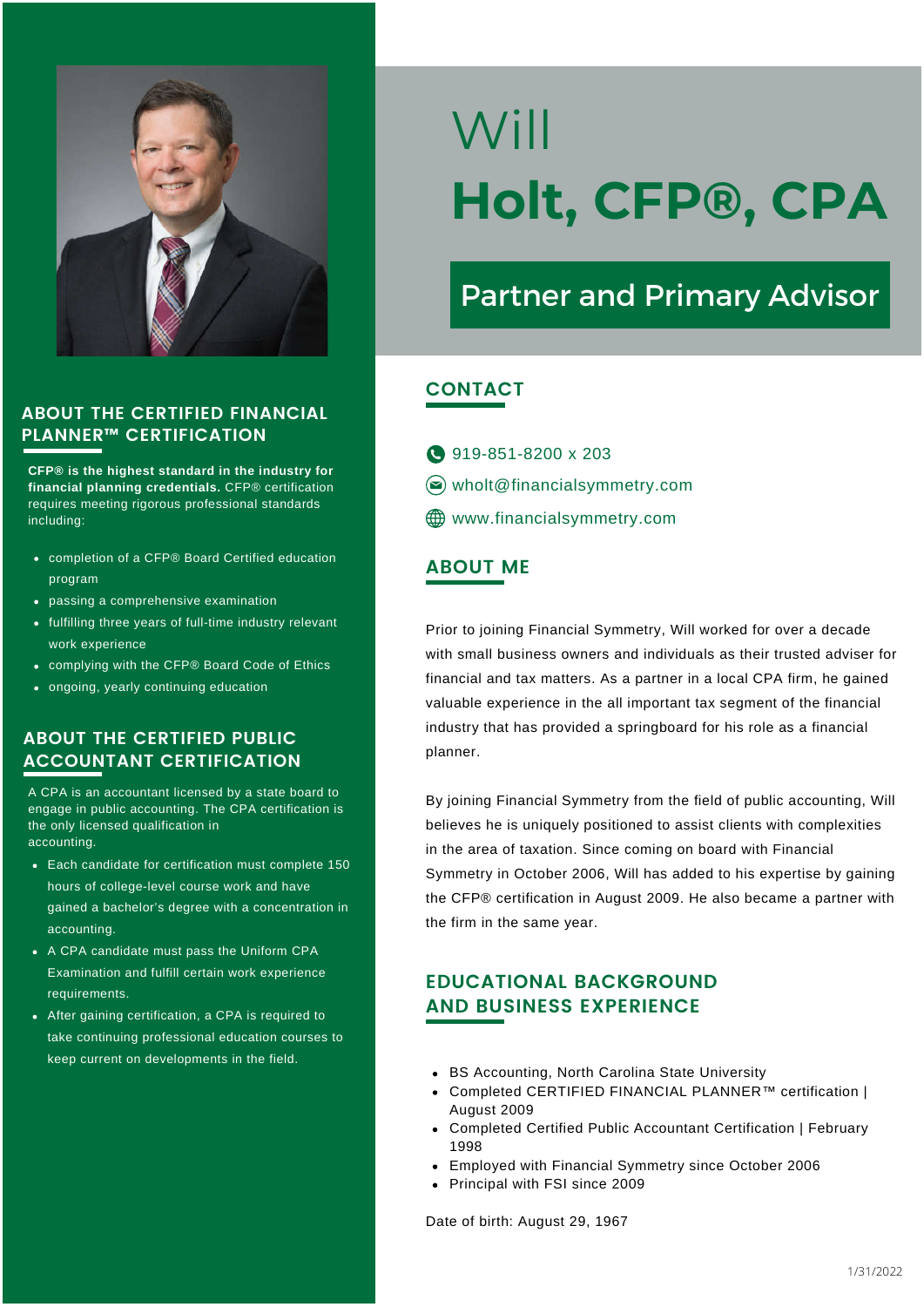

CFP® is the highest standard in the industry for financial planning credentials. CFP® certification requires meeting rigorous professional standards including:

- completion of a CFP® Board Certified education program
- passing a comprehensive examination
- fulfilling three years of full-time industry relevant work experience
- complying with the CFP® Board Code of Ethics
- ongoing, yearly continuing education

#### ABOUT THE CERTIFIED PRIVATE WEALTH ADVISOR® (CPWA®)

The CPWA® certification is an advanced professional education and certification program for advisors who serve high-net-worth clients. The CPWA® designation requirement include:

- complete coursework that focuses on a variety of wealth management topics (human dynamics, wealth management strategies, client specialization and client focus, and legacy planning)
- successfully pass CPWA® examination
- 40 hours of continuing education every two years, including two hours of ethics education

#### ABOUT THE CHARTERED RETIREMENT PLANNING COUNSELOR™ (CRPC®)

The Chartered Retirement Planning Counselor designation is conferred by the College for Financial Planning. The CRPC® designation requirement include

- complete coursework that focuses on clients' pre- and post-retirement needs
- successfully pass the CRPC® examination
- ongoing, continuing education

#### ABOUT THE COLLEGE FUNDING AND STUDENT LOAN ADVISOR (CFSLA)

The College Funding and Student Loan Advisor designation is conferred by College Affordability LLC. The CFSLA designation requirement include:

- complete coursework focuses on college funding and student loan repayment
- successfully pass the CFSLA examination
- ongoing, continuing education

#### ABOUT THE CHARTERED FINANCIAL ANALYST

The Chartered Financial Analyst is a professional credential offered by the CFA Institute to investment and financial professionals upon passing three exams (I, II and III)

## Mike Eklund, CFP®, CRPC®, CFSLA, MBA, CPWA®

### Partner and Primary Advisor

#### **CONTACT**

- 919-851-8200 x 208
- $\circledcirc$  meklund@financialsymmetry.com
- www.financialsymmetry.com

#### ABOUT ME

Mike enjoys helping clients prioritize and organize their financial lives. Prior to joining Financial Symmetry, Mike worked in the banking industry for over a decade helping raise debt capital for middle market companies. He gained valuable knowledge of the financial markets during this time that will be instrumental in working with clients. Mike earned the CFP® designation in 2015. He is an active member of NAPFA and the Financial Planning Association (FPA).

#### EDUCATIONAL BACKGROUND AND BUSINESS EXPERIENCE

- MBA from the Kellogg School of Management
- BS Finance, University of Illinois @ Urbana/Champaign
- Completed CERTIFIED FINANCIAL PLANNER™ certification | 2015
- Passed the CFA Level I
- Completed CERTIFIED PRIVATE WEALTH ADVISOR® certification | December 2021
- Completed CHARTERED RETIREMENT PLANNING COUNSELOR™ certification | June 2012
- Completed College Funding and Student Loan Advisor certification | September 2018
- Employed with GE Capital | 1999-2006
- Employed with American Capital, Ltd | 2006-2012
- Employed with FSI since September 2012
- Principal with FSI since 2014

Date of birth: December 21, 1976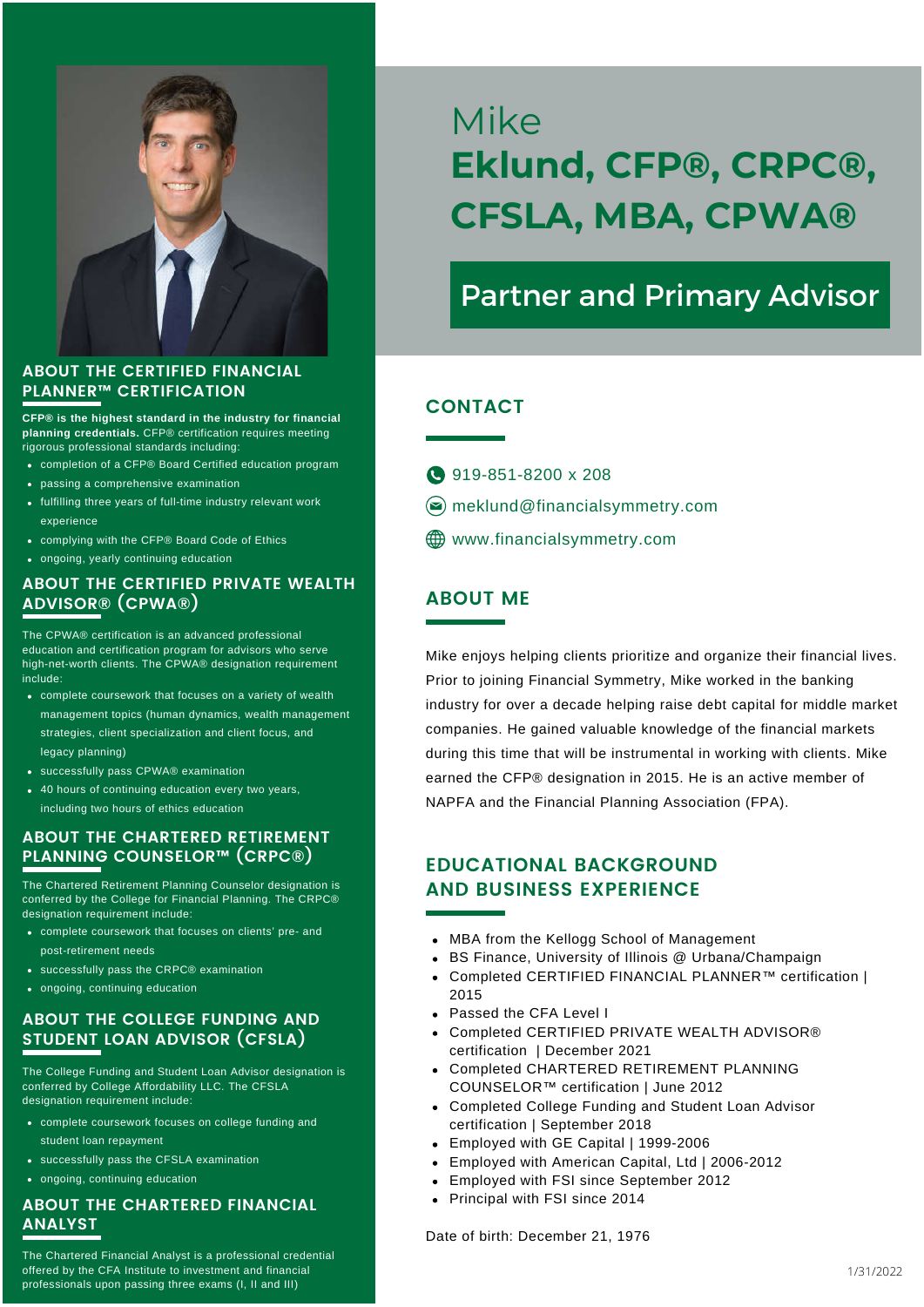

CFP® is the highest standard in the industry for financial planning credentials. CFP® certification requires meeting rigorous professional standards including: ABOUT ME

- completion of a CFP® Board Certified education program
- passing a comprehensive examination
- fulfilling three years of full-time industry relevant work experience
- complying with the CFP® Board Code of **Ethics**
- ongoing, yearly continuing education

## Cameron Hendricks, CFP®

## Partner and Primary Advisor

#### **CONTACT**

- 919-851-8200 x 208
- $\circledcirc$  chendricks@financialsymmetry.com
- **ED** www.financialsymmetry.com

Cameron has been with FSI for over 5 years and started as an intern with FSI in 2010, during his junior year of college at NC State University.

He is looking forward to developing relationships with new and existing clients and playing a key role in helping them reach their financial goals.

#### EDUCATIONAL BACKGROUND AND BUSINESS EXPERIENCE

- BS Business Administration, North Carolina State University
- Completed CERTIFIED FINANCIAL PLANNER ™ certification | April 2015
- Completed the NC State University CERTIFIED FINANCIAL PLANNER ™ Certification Education Program | January 2014
- Employed with FSI since May 2010
- Principal with FSI since 2016

Date of birth: February 9, 1989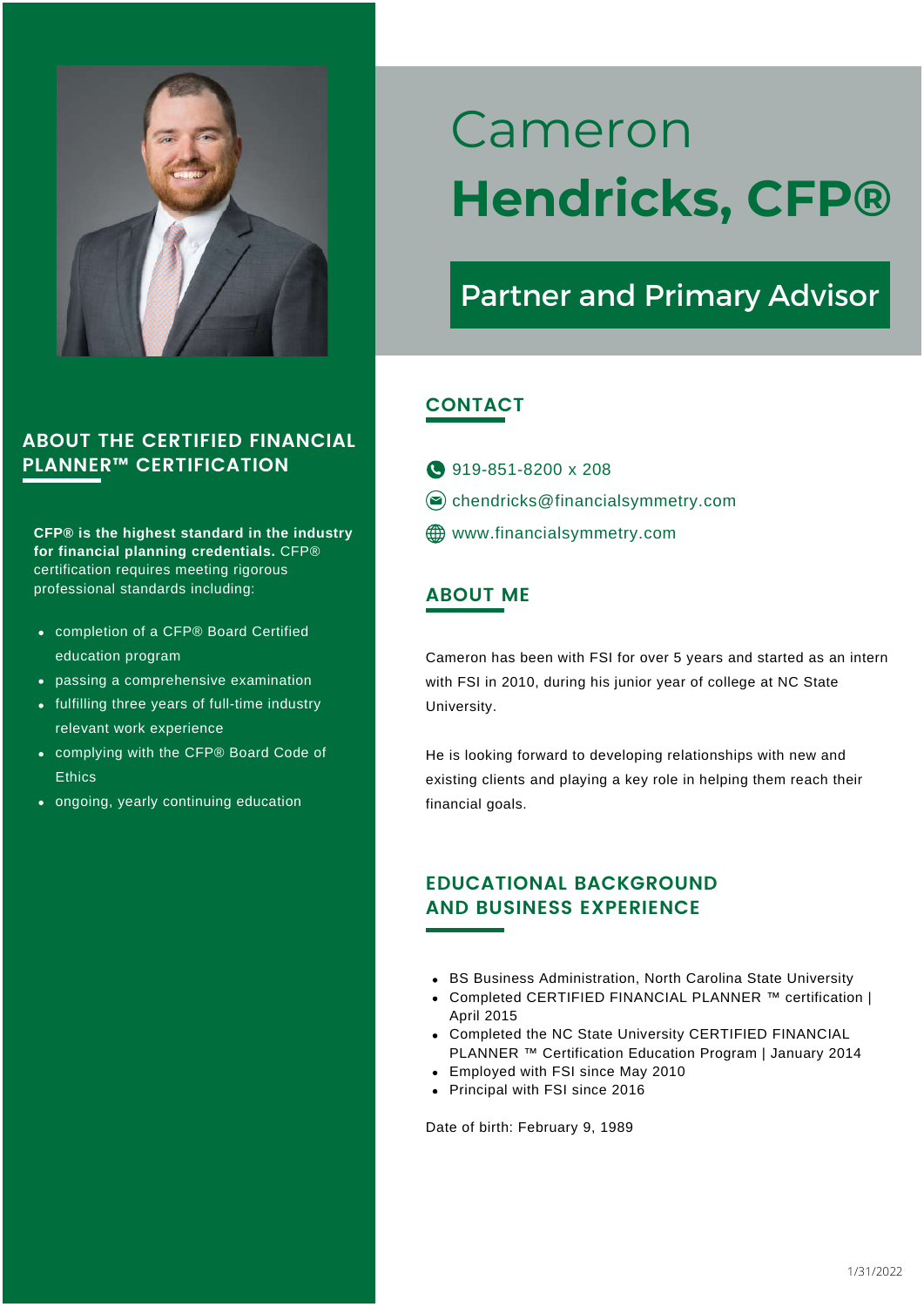

CFP® is the highest standard in the industry for financial planning credentials. CFP® certification requires meeting rigorous professional standards including:

- completion of a CFP® Board Certified education program
- passing a comprehensive examination
- fulfilling three years of full-time industry relevant work experience
- complying with the CFP® Board Code of **Ethics**
- ongoing, yearly continuing education

## Grace Kvantas, CFP®

## Partner and Primary Advisor

#### **CONTACT**

- 919-851-8200 x 206
- $\circledcirc$  gkvantas@financialsymmetry.com
- **ED** www.financialsymmetry.com

#### ABOUT ME

Grace is passionate about helping clients leverage themselves for financial success. With her Finance degree from NC State and the CERTIFIED FINANCIAL PLANNER™ designation, she works as a fiduciary by putting clients' interest first while finding the best solutions for each individual situation.

Grace has been employed at FSI for over 6 years. She is a member of NAPFA and its NAPFA Genesis program as well as the Financial Planning Association and its FPA NexGen program and has been featured in InvestmentNews.

#### EDUCATIONAL BACKGROUND AND BUSINESS EXPERIENCE

- BS Business Administration Finance, North Carolina State University
- Completed CERTIFIED FINANCIAL PLANNER ™ certification | December 2015
- Completed the NC State University CFP® Certification Professional Education Program | October 2015
- Employed with FSI since October 2009
- Principal with FSI since 2019

Date of birth: January 22, 1989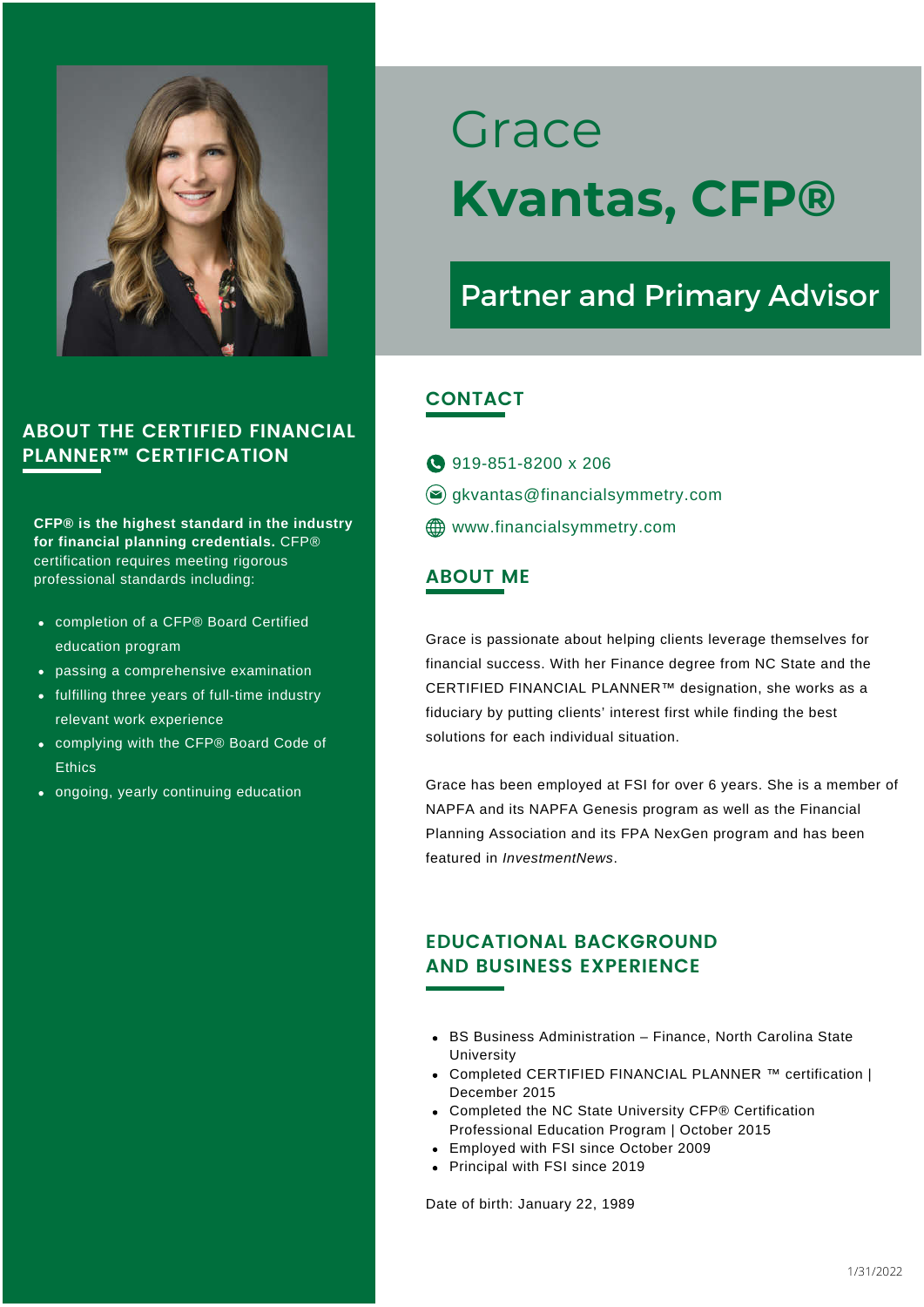

CFP® is the highest standard in the industry for financial planning credentials. CFP® certification requires meeting rigorous professional standards including:

- completion of a CFP® Board Certified education program
- passing a comprehensive examination
- fulfilling three years of full-time industry relevant work experience
- complying with the CFP® Board Code of **Ethics**
- ongoing, yearly continuing education

## Grayson Blazek, CFP®

## Partner and Primary Advisor

#### CONTACT

- 919-851-8200 x 210
- $\circledcirc$  gblazek@financialsymmetry.com
- **ED** www.financialsymmetry.com

#### ABOUT ME

Grayson is looking forward to working with clients to prioritize, plan for and achieve their financial goals. He developed a passion for personal finance during his time at NC State, where he graduated with a bachelor's degree in Finance and a minor in accounting.

Grayson started as an intern at Financial Symmetry in 2012, and joined the staff full time in 2014.

#### EDUCATIONAL BACKGROUND AND BUSINESS EXPERIENCE

- BS Business Administration–Finance, North Carolina State University
- Completed CERTIFIED FINANCIAL PLANNER ™ certification | July 2016
- Completed CFP® Certification Professional Education program through the College for Financial Planning | April 2016
- Employed with FSI since May 2012

Date of birth: March 16, 1992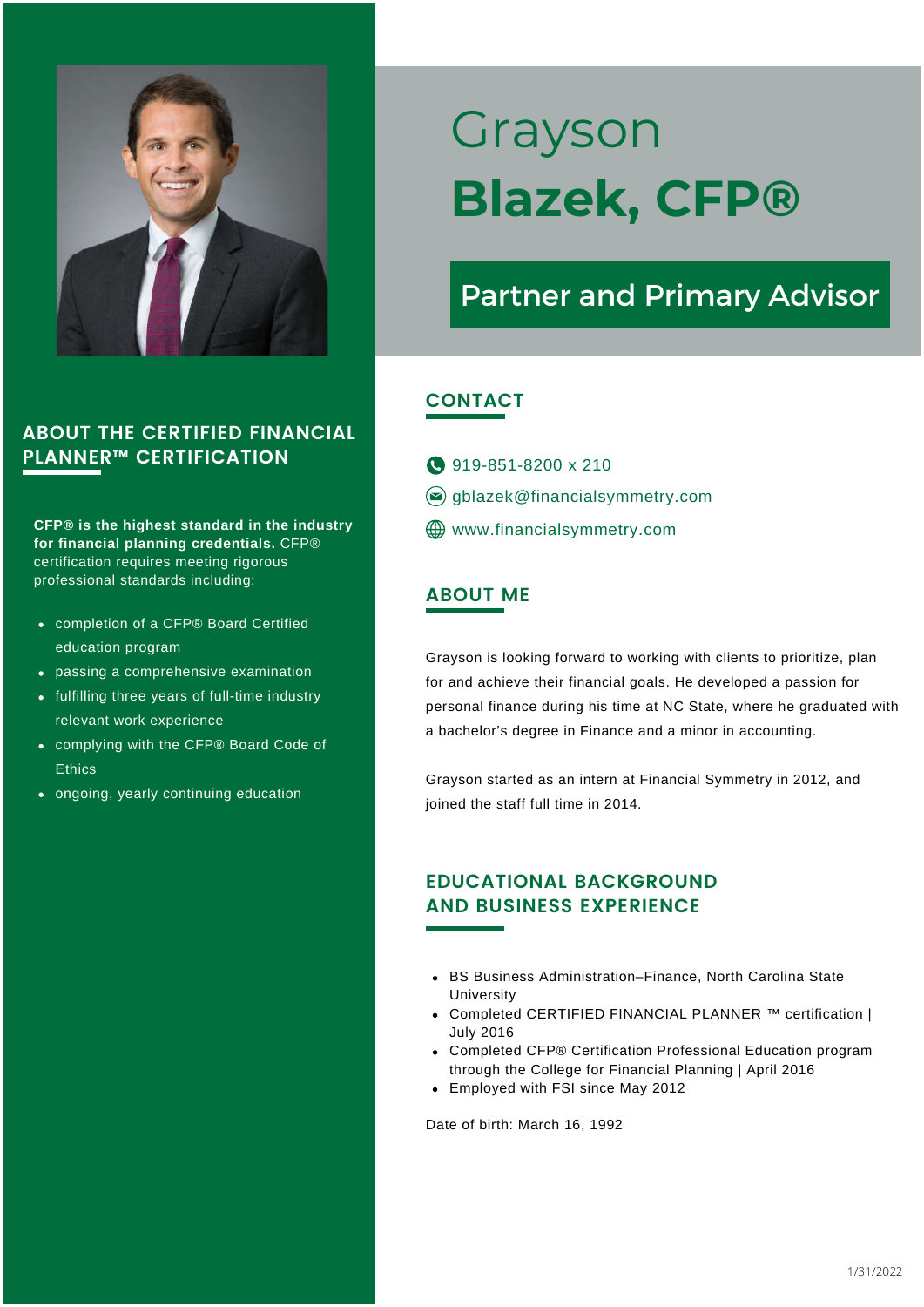

CFP® is the highest standard in the industry for financial planning credentials. CFP® certification requires meeting rigorous professional standards including:

- completion of a CFP® Board Certified education program
- passing a comprehensive examination
- fulfilling three years of full-time industry relevant work experience
- complying with the CFP® Board Code of **Ethics**
- ongoing, yearly continuing education

## **Haley** Modlin, CFP®

## Partner and Primary Advisor

#### **CONTACT**

- **919-851-8200 x 211**
- hmodlin@financialsymmetry.com
- **ED** www.financialsymmetry.com

#### ABOUT ME

Haley enjoys helping her clients create comprehensive financial plans and serving as their financial coach as they navigate through different stages of life. In particular, she has an interest in helping women and their families improve their overall financial lives.

Haley joined the Financial Symmetry team in 2014 and has held many different roles within the company. As a fiduciary advisor, she puts the clients' interest first to give unbiased recommendations. She is also a member of the Financial Planning Association (FPA).

#### EDUCATIONAL BACKGROUND AND BUSINESS EXPERIENCE

- BS Business Administration Finance, North Carolina State University
- Completed CERTIFIED FINANCIAL PLANNER ™ certification | December 2019
- Completed CFP® Certification Professional Education program | August 2019
- Employed with FSI since August, 2014
- Shareholder with FSI since January 2022

Date of birth: February 19, 1993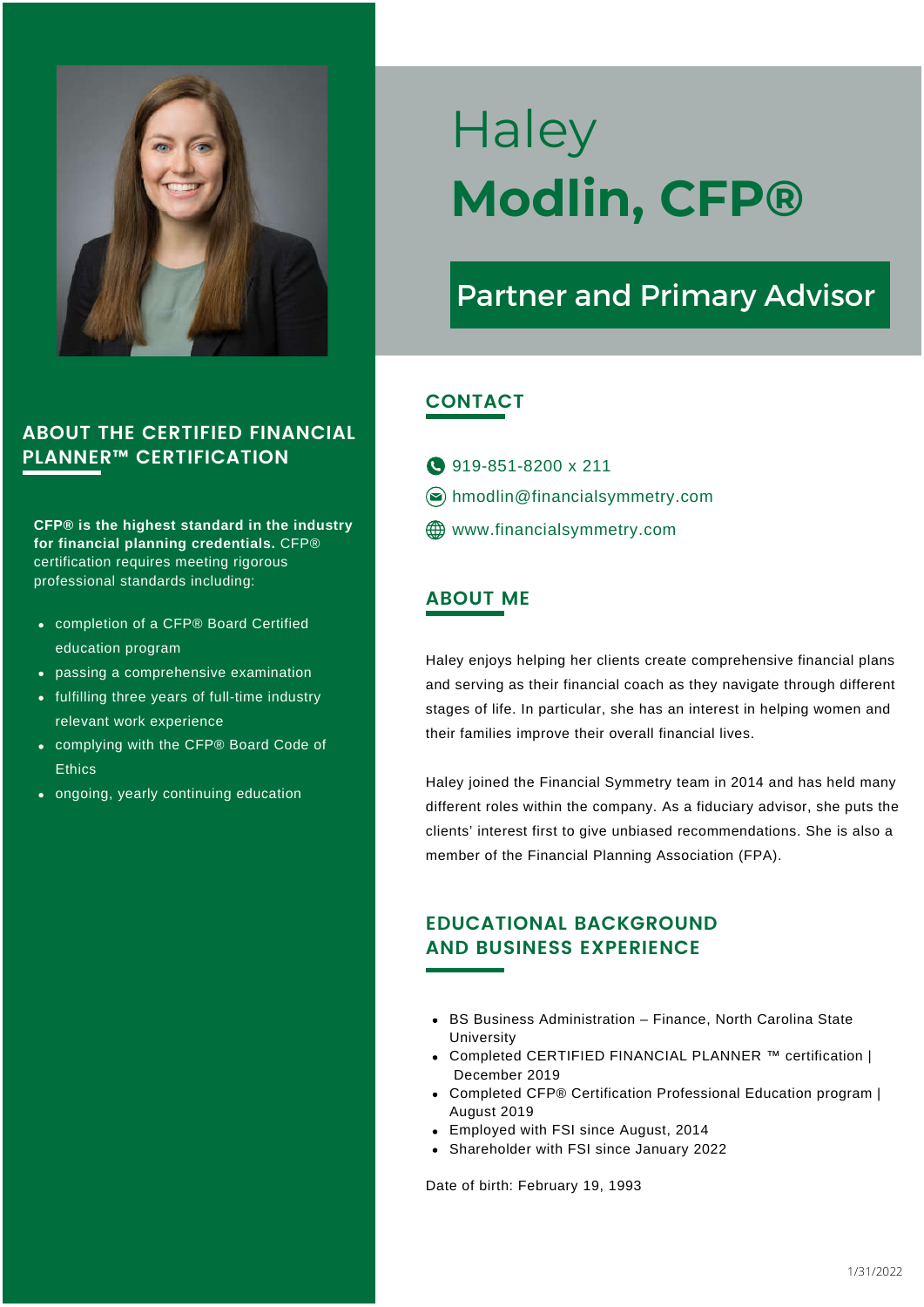

CFP® is the highest standard in the industry for financial planning credentials. CFP® certification requires meeting rigorous professional standards including: ABOUT ME

- completion of a CFP® Board Certified education program
- passing a comprehensive examination
- fulfilling three years of full-time industry relevant work experience
- complying with the CFP® Board Code of **Ethics**
- ongoing, yearly continuing education

## Darian Billingsley, CFP®

## Primary Advisor

#### CONTACT

- **919-851-8200 x 212**  $\circledcirc$  dbillingsley@financialsymmetry.com **WWW.financialsymmetry.com**
- 

Darian is passionate about empowering clients to make sound financial decisions and achieve success in their finances. By constructing a comprehensive financial plan, she enjoys working with clients to address the complex financial needs of individuals and families. As a fiduciary advisor, she makes it her top priority to provide transparent and unbiased advice that serves her clients' best interest.

Darian started her career with Financial Symmetry in 2016 and has since served as a direct point of contact for our clients collaborating with colleagues, clients and fellow advisors to develop, implement and monitor customized financial planning strategies that meet their short and long-term objectives.

#### EDUCATIONAL BACKGROUND AND BUSINESS EXPERIENCE

- BS Business Administration Finance concentration and a minor in Accounting, North Carolina State University
- Completed the Poole College of Management Data Analytics Honors Program
- Completed CERTIFIED FINANCIAL PLANNER ™ certification
- Completed CFP® Certification Professional Education program
- Employed with FSI since August, 2016

Date of birth: October 15, 1995